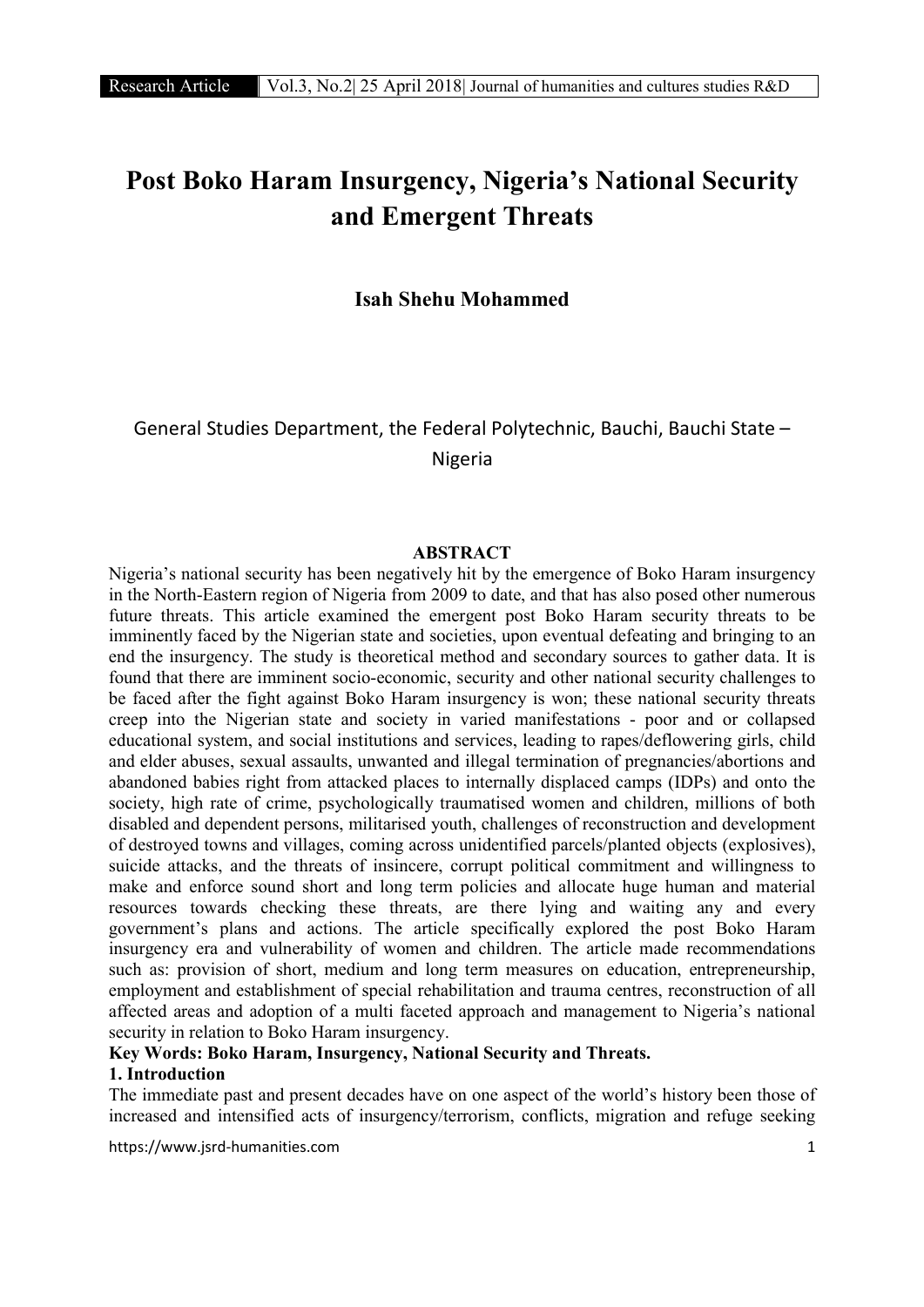more than ever since the  $2<sup>nd</sup>$  World War, in many parts of the world like Germany, Greece, Austria, Britain, Moscow, France, Turkey, Sudan, the South Sudan, Syria, Iraq, Somalia, Eritrea, Yemen, Afghanistan, Pakistan, Mali, United States of America, Nigeria, Algeria, Kenya, Egypt, Chad, Cameroon, Niger, Libya, Burundi, Rwanda, Central African Republic (CAR), among others. Most of these acts are largely influenced by political, economic, social upheavals and undertones, poor governance coupled with natural disasters as noted by Adebayo & Akinade in (Kusa, 2010:5 & 97). Nigeria and her immediate neighbours (Republics of Cameroon, Chad and Niger) have been hit by the debacle of Boko Haram insurgency since 2009 claiming thousands of lives and properties worth billions of Naira. Like in those of Asia, other African states and Europe, the Nigerian dimension of insurgency has also not only claimed properties, towns and villages, but also an attempt to break away an integral part of the Nigerian state and so the insurgency transcended to neighbouring states of the Republics of Niger, Cameroon and Chad, thereby complicating regional security and the fight against insurgency along the Lake Chad region.

Many Nigerians and others from neighbouring states look up to a period when this insurgency would be overcome and normalcy restored, especially in the areas that are worst hit. However, in life, one problem may lead to a pack up of some others and solving same may bring an individual or a state face to face with some other problems which is typical of this Boko Haram insurgency. Therefore, of the greatest concern to most security conscious and other Nigerians is the future of Nigeria's national security in the post Boko Haram era considering the enormous damage done by the insurgency and other effects that will certainly trickle down, but which some other Nigerians and a segment of Nigerian leaders do not seem to foresee, take into cognisance and conceive the likely significant effects on future of Nigeria's well being in several aspects of lives such as family and social settings, education, housing, business and economy, politics, leadership and religious segment.

# *1.1 Statement of the Problem*

Even without Boko Haram insurgency, Nigeria is one of the states with the highest rates of internal ethno-religious and communal strifes in the world (Osaghie, 2015). From 2009 to date, Boko Haram insurgency has devastated the North-East Region of Nigeria, especially Borno, Yobe and Adamawa, and other parts of the Lake the Chade Region – Difa, Niger Republic, far Northern Cameroon and Chad, displaced millions of people around the said areas, turned tens of thousands of women and children to traumatised widows and orphans, while houses, educational facilities, process and establishments, villages, towns and markets have been partly or completely destabilized, destroyed and deserted, levels of poverty and unemployment have further aggravated, numerous enterprises have collapsed, many renown and wealthy individuals have been turned to refugees and or beggars, continental and international businesses along the sub-region has crippled. In fact, in Borno State alone, for example, about 5, 335 classrooms in 512 primary, 38 schools as well as 2 tertiary institutions were damaged; about 1, 205 public buildings were damaged in addition to 76 Police Stations, 35 Electricity Offices and 72 Power Stations and Distribution Lines, 14 Prison buildings and 201 Health Centres. Sources of water to the people, including the River Basin and lakes were poisoned in 16 of the 27 Local Government Areas of the State and large scale destruction of properties and investments have reached \$5.9 billion and more than 20, 000 lives were lost to the insurgency (World Bank, European Union [EU] and the United Nations Organisation [UNO] Report, March, 2016).

All these are likely to increase rates of poverty and crime, family/social disintegration, collapse of social and infrastructural facilities and services and general insecurity if not immediately and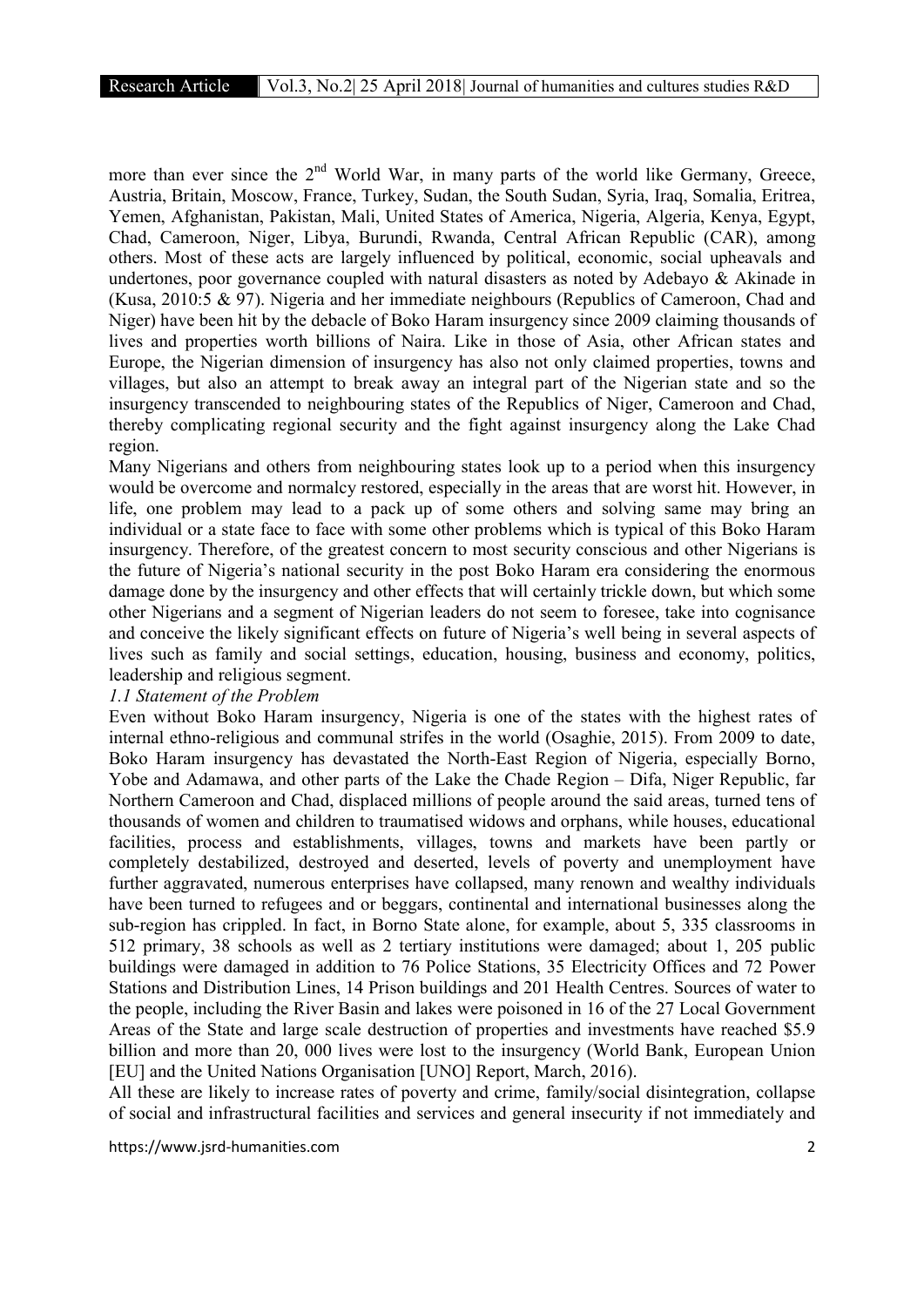properly handled. Accumulations of these problems are a major threat to any security conscious state and society, especially, with much emphasis placed only on the traditional security approach - military and physical combat with the insurgents. Currently, these have resulted in general, specific and terrible damages on the environment, education, food security, health care delivery, water and sanitation, housing and transport as well as the economy. Not only those, the two major elements of insurgency – crime and human rights violations (Badiora, 2017), have also manifested in the Boko Haram insurgency and have evident manifestations of post Boko Haram insurgency threats.

#### *1.2 Objectives of the Study*

This paper is premised on the main objectives of exposing the various aspects and dimensions of security threats and challenges that are to be inevitably faced by the present and future governments and societies of the Federal Republic of Nigeria, especially the North-Eastern region and parts of Niger, Chad and Cameroon involve the future state of children, women, education, housing accommodation, intra and inter-religious co-existence and harmony. The paper also sought to bring forth the relevant states and non-state agencies and actors, the enormity of such threats and also proffer short, medium and long term measures to be taken by those charged with such responsibilities. The paper gives special focus on Nigeria, the major victims among the four Lake Chad regional states (Republics of Cameroon, Chad, Nigeria and Niger) ravaged by the Boko Haram insurgency.

# *1.3 Conceptualisation*

The term security has been subjected to different meanings at different periods and in different environments. However, despite the rich literature on it, there is far less agreement as to what it constitutes. Baldwin (2000:12) has asserted that the term is confused and inadequately specified by users. According to Green (1981:3), security implies a relatively peaceful environment and living where individuals carry out their daily pursuits of life without fear of the unknown. Therefore, this state of security is only achieved by putting in place structures and actions designed to shield members of the society from all kinds of harm (physical, psychological, economic, or otherwise). Bland (2005) sees insecurity as the state of fear or anxiety stemming from a concrete or alleged lack of protection of the society. It also refers to lack of or inadequate freedom from danger. In contemporary usage, security goes beyond the protection of life and property of the conventional armed forces to the provision of social welfare services, employment, economic opportunities, freedom and fundamental rights of the citizenry by the state acting through the government.

Emphasis on national security is now shifted from traditional external threats resulting from international hostilities between countries to internal threats like corruption, drug trafficking, and environmental pollution and diseases, epidemics, human trafficking, internal insurgency and food provision, etc. (Hope, 2017:125-162; Bamidele, Olaniyan & Ayodele, 2016; Dumbili & Sofadekan, 2016; Lawrence, 2016). National security is a subject of debate among many – security experts and analysts, military, academics, politicians and civil societies. National security, according to Otubanjo in Tamuno & Atanda (1989:45), implies the concern of governments and their agencies with the stability and safety of a particular state. For many like Nwolise cited in (Olasupo, 2010:200), a state can possess the best military establishment with training, equipments and other related elements, yet it becomes most insecure state in the world if it has bad government, its citizens are stricken by hunger, poverty, ignorance and or unemployment. Paleri (2008) sees national security as a state's significant ability to overcome different dimensions of impediments to its well being through state policies which also affect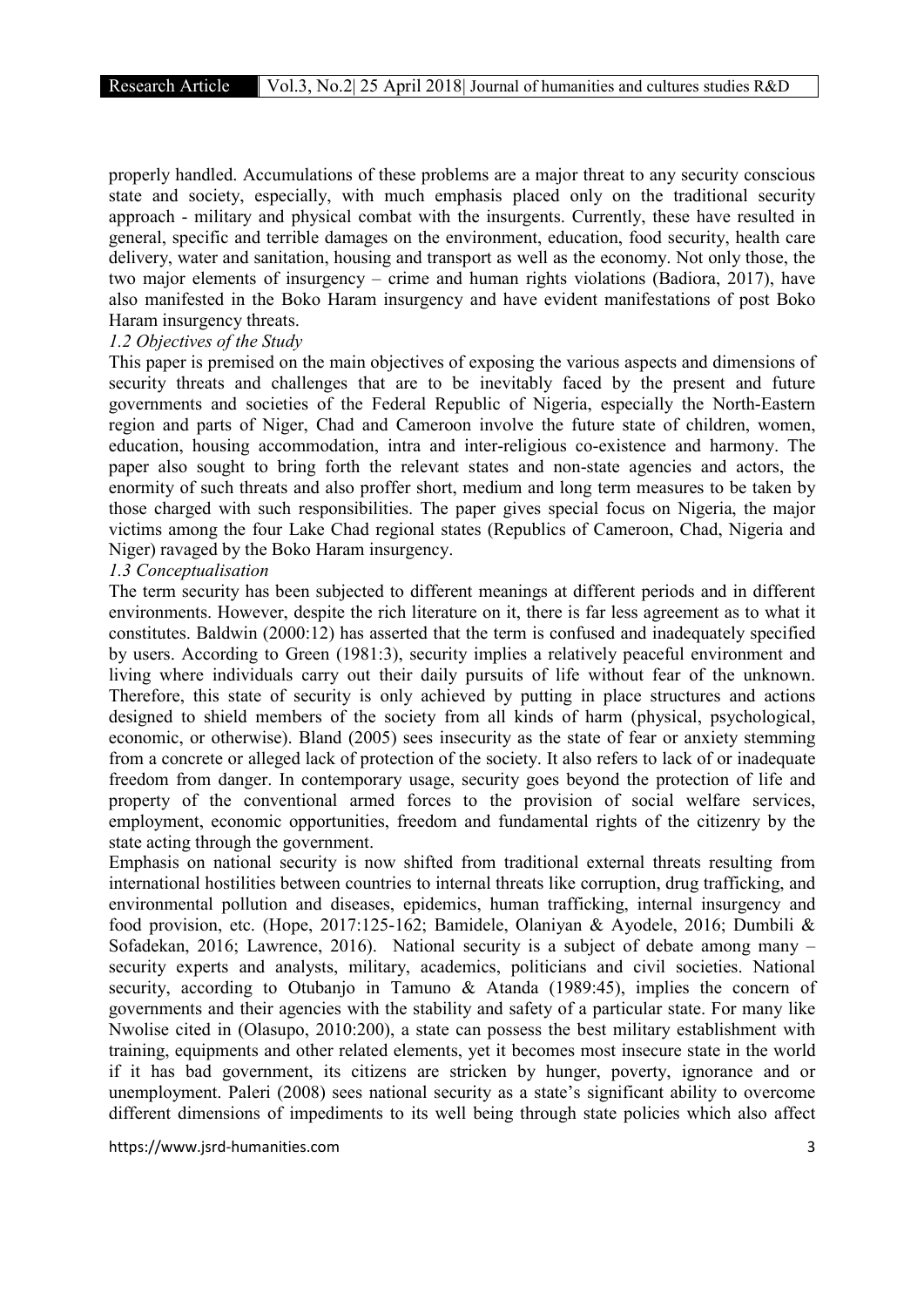outside environment. Thus, the security of government at all levels and in all circumstances is of prime concern among sovereign entities throughout the world (Green, 1981:55). Although security is a global issue and desired to be achieved by all states and societies, there are variations in perception and modes of handling among states, especially developing and developed ones.

Buzan (1990:7-8) has stressed the dimensions and composition of national security to include, among others, the military, politics, economy, society and environment emphasising the importance and indispensability of each to achieving national security. United Nations Development Programme, UNDP (1994) posits that human security refers to being free from fear and freedom from wanting, safety from chronic threats such as hunger, disease, and repression as well as protection from sudden and harmful disruptions to daily life wherever one finds him/herself. Security does not only involve measures put in place to protect people from danger and threat, to promote and enhance its cherished values, but has to do with maintaining those measures through vital institutions to promote social-political and economic objectives. The implications of security challenges are, therefore, grouped into three; the economic, social and political implications. Ate & Akinterinwa (1992:181) have noted that actual searching for security means early recognition of the type and extent of the threat to a state/society. Nigeria's policy perception of national security is one sided, i.e. concentrates on the traditional military and law enforcing agencies' aspect only and at the expense of others such as food, economy, education, employment, disasters, etc.

Robert McNamara as cited in Ojo (2006:350) has deplored that any state/society wishing to achieve only military security against food shortage, population explosion, low production, poor technological development and other public utilities is deceiving itself security wise. Nigeria, for Ekoku and Vogt (1990:226) has been a victim of security issues approach through conservative and coercive approach to internal security handling as different from the positive, non-coercive plan and response which tries to remove the causes of threats and internal strife through minimizing socio-economic hardship and inequities just as Section 14 (b) of the 1999 Constitution of Nigeria notes that the welfare and security of Nigerians shall be the primary concern of the government.

# *1.4 Insurgency/Terrorism*

Insurgency and or terrorism as noted by Reid (1997:386, 389 & 395) are acts which involve threats, violence, the creation of fear and coercive acts*,* and maintained that crime and insurgency/terrorism frequently involve violence and that acts of terrorism and insurgency have in the recent years gained much more attention as attacks of that nature have become frequent and largely political in nature with extensive degrees of damages to properties and humankind as well. It is noted that insurgents and terrorists make use of strategies that include: undermining internal security, harming the international status of a government, inflicting damages to public and properties. Terrorism and insurgency affect lives of persons, cause extensive property damage with some other escalating and complicating problems where the whole of society is victimised with creation of fear in the individuals and changes in lifestyles. In this article, insecurity denotes the state in which post Boko Haram era is endangered by other issues, actions and reactions as a result of the insurgency itself.

#### 2. Nigeria and Management of National Security

National Security is multi-faceted and each is nearly equal in importance to all the others. Nigeria faces multi-dimensioned security challenges both within and outside scenes. Internally Nigeria has those challenges of cattle rustling, cultism, militancy, armed robbery, kidnapping,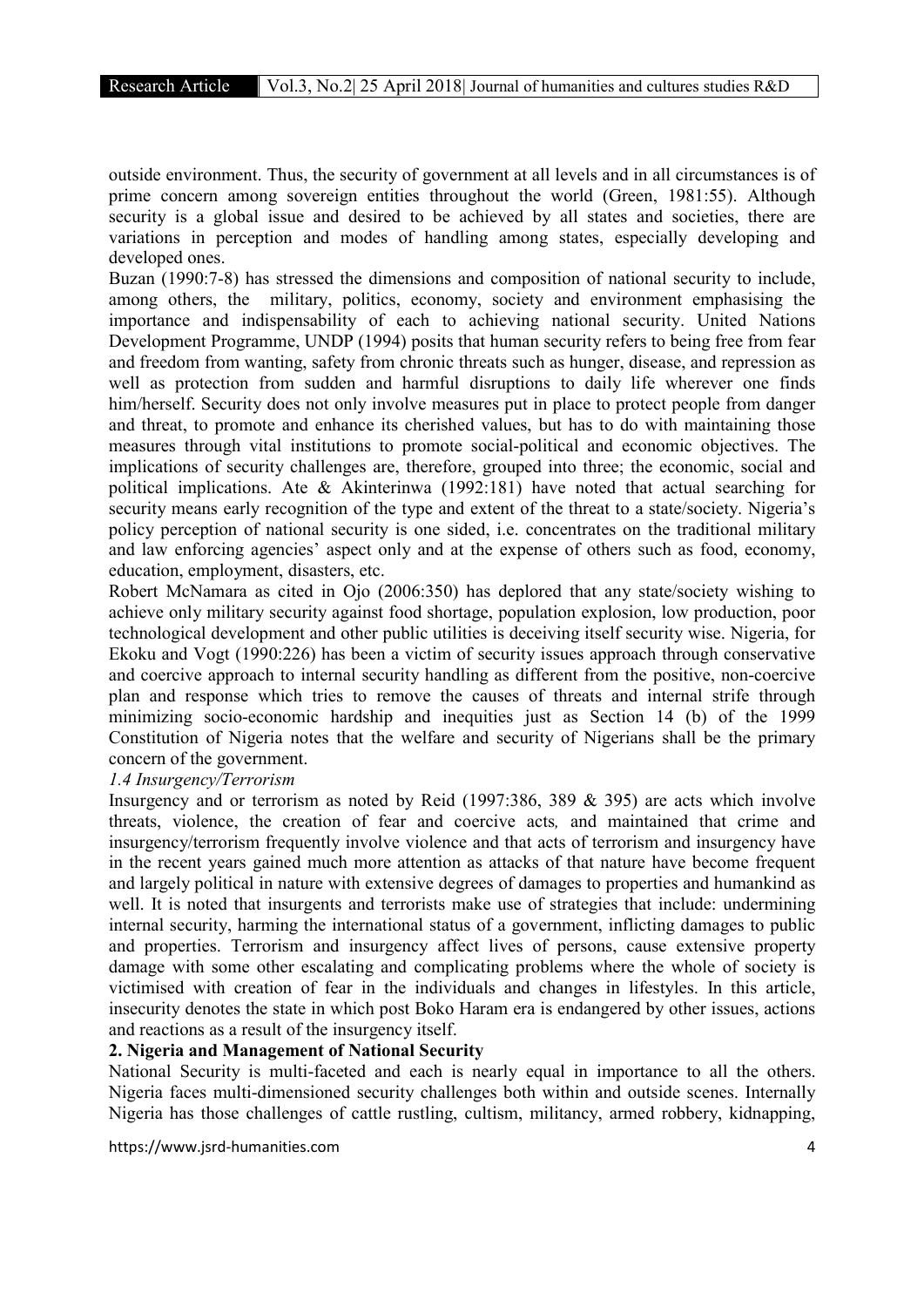sea piracy among others. These are in addition to those other non-conventional, but neglected or underscored such as food, employment, education, etc. However, the insurgency in the North-Eastern part of Nigeria and neighbouring Lake Chad States, has since 2009 been the most conventionally threatening. On the border/territorial front, Nigeria has an altogether about 4,775 km long border (Republics of Cameroon, Chad, Niger and Benin) and currently, there are hundreds of illegal entry points into Nigeria from these neighbouring states.

Nigeria's borders are also not secured as a result of smuggling, inter-border communities' clashes, heavy and illegal movement of cash by drug barons and illegally gotten states resources and importantly the smuggle of small, light and heavy weapons. This has been one of the major reasons why Boko Haram were able to hit Adamawa, Borno and Yobe states within short time and that facilitated various ethno-religious and communities' clashes, cattle rustling and proliferation of small and light arms in the region over the years. In actual sense, Nigeria has for quite some time not been articulated and decisive in handling its national security in relation to its territory/borders and immediate neighbours as lamented by Ate & Akinterinwa (1992:1) and that explains why there are additionally several migration loopholes in Nigeria.

# 3. General Background to Boko Haram

The words 'boko' and 'haram' are originally Hausa and Arabic, meaning "Western Education" and "Forbidden" respectively. The (boko/western education and haram/forbidden) together mean boko haram 'Western education is forbidden'. This was earlier connected to the suspicion and stereotyping of Western Education as introduced by Colonial masters which (though gradually waning) still has bearing among some of the up North population. Many ignorantly link to and blame Islam for the Boko Haram insurgency, but indeed, out of misconception, negative stereotyping and religious dogmatism (Da'awah Institute of Nigeria [DIN], 2017:ix-xiii). Though it became clear that there were undertones by founders, promoters and financiers of Boko Haram, it in the first instance, found sympathisers mostly lured in through stereotyped Islamic preaching, the activities of which became manifest and violent in Borno and Bauchi in July, 2009. Through preaching and using Islam as a religion, Boko Haram were able to win many symphatisers' and recruits, especially the youth, poor, uneducated, unemployed and criminals. From then on, clashes between authorities and the members of Boko Haram became recurring, thereby resulting in attacks and counterattacks between the two sides.

There was a general misconception and confusion at the initial stage as it was linked to Islam with preaching in several places, but the patterns of later attacks which neither discriminated religions nor geography revealed the irreligious tones and further exposed the insurgent nature. Mohammed Yusuf, the prominent Boko Haram leader was extra judicially killed by the Nigeria Police in the July, 2009 in Borno amidst controversial circumstances and since then, the North-Eastern states of Borno, Adamawa, Gombe and Yobe have been subjected persistent attacks by the insurgents. With the intensification of the fight between the group and Nigerian state authorities, it became clear that it is an insurgency and to some extent linked with other external terrorists/insurgent groups, deploying all possible and available avenues to attack authorities and the public irrespective religion, sex or geography, and attacking targets including suicide attacks (now involving large of females), child soldiering, kidnapping, etc. since insurgents and terrorists have the main objectives of instilling fear, terrorising and creating violence for the sake of effect (Reid, 1997:389). As events unfold, however, political and other undertones are also enveloped in the Boko Haram insurgency, including corruption.

4. Post Boko Haram Insurgency Emerging Threats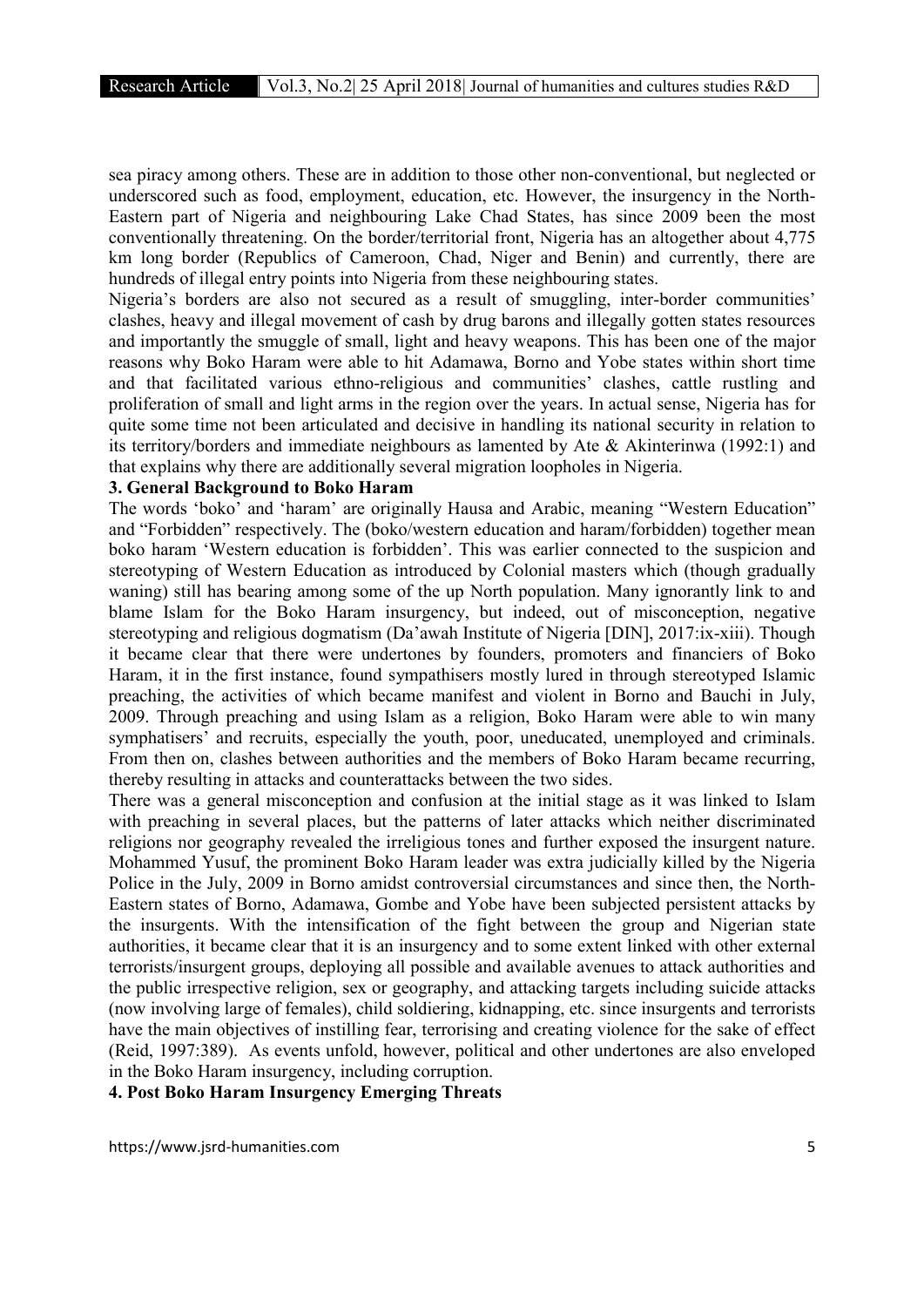Although the war against insurgency is still on in Nigeria and may take a long period of time before it is completely overcome, there are potent and emerging threats that are bound to be faced by both the state authorities and the public, especially in the Northeast region that is worst hit by the insurgency. Ability to address these threats will also impact either positively or negatively on overall Nigeria's national security.

# *4.1 Food, Unemployment and Poverty*

Issues relating to food provision, poverty and employment are very critical and an indispensable part of every state and society's security. Without the three, nothing positive and sustainable can be achieved in terms of wealth, security and prosperity. Seer (1979) asserted that development can only take place if unemployment and poverty are addressed as poverty is antithetical to national security and development and according Robert McNamara as cited in Ojo (2006: 350), perpetration of poverty is the herald of unrest, internal unrest, violence and the escalation of extremism and noted that without development, there would be no national security. Poverty basically involves lacking what is necessary for material well-being of an individual (World Bank, 2002) and Nigeria is already hit by poverty as more than 112.519m of its 167m people are living in abject poverty. This is tied to unemployment, which has also by the  $2<sup>nd</sup>$  quarter of the year 2015 stood at 74.0m and also increased to 75.9m persons during the third quarter of the same year, 2015 (National Bureau of Statistics, NBS Reports, 2014, 2015).

Unemployment and poverty are directly linked and are so pronounced thereby making them a threat to Nigeria's national security as those battalions of unemployed numbering about 75.9m (mostly youth) and many of whom are in the North-East region could be and or had been forcefully and voluntarily recruited by Boko Haram, indulged into drug abuse, crime and many other acts threatening to Nigeria's national security. Because of the insurgency, many of villages and towns affected by Boko Haram have been deserted; their peoples were not been able cultivate lands for years and have neither food for survival nor sale and earn a living. With these, hunger sets in, poverty also overtakes and then increased rate of crime, diseases etc. Even if such people return to their lands and re-settled in the near future, they have to be rehabilitated economically to start a new life as there are more than 1.3m displaced persons due to insurgency in the states of Borno, Adamawa, Yobe and Taraba states (National Emergency Management Agency, NEMA, July, 2015 and December, 2015) and by December, 2015, 3m refugees are already scattered in the North-East and Lake Chad Region with over 800, 000 children displaced in the North-East and taking refuge in Niger, Cameroon and Chad. Many other children and youth have been forcefully recruited by Boko Haram to join in the fight, cook or guard for the insurgents in addition to those of cases rape, forced marriages and abductions.

Millions of refugees remain mostly in poor host countries and issues of resettlement, integration and or repatriation which is already a major problem all over the world has been further complicated as manifested in European Refugee Crises (Rolfe, Rolfe & Harper, 1987; United Nations High Commission for Refugees [UNHCR], 2014). For example, all the 22 Local Governments earlier occupied by Boko Haram and later liberated around December, 2015 by the Military have no potable water and other social and infrastructural facilities as all public utilities in these Local Governments have been deliberately damaged or destroyed with specification of many boreholes and wells poisoned and or filled with stones by the fleeing Boko Haram insurgents (Borno State Government and BBC, January, 2016).

#### *4.2 Education*

Education is the bedrock upon which human life is built and developed. The importance of education, especially that of children cannot be over emphasised and it is the cardinal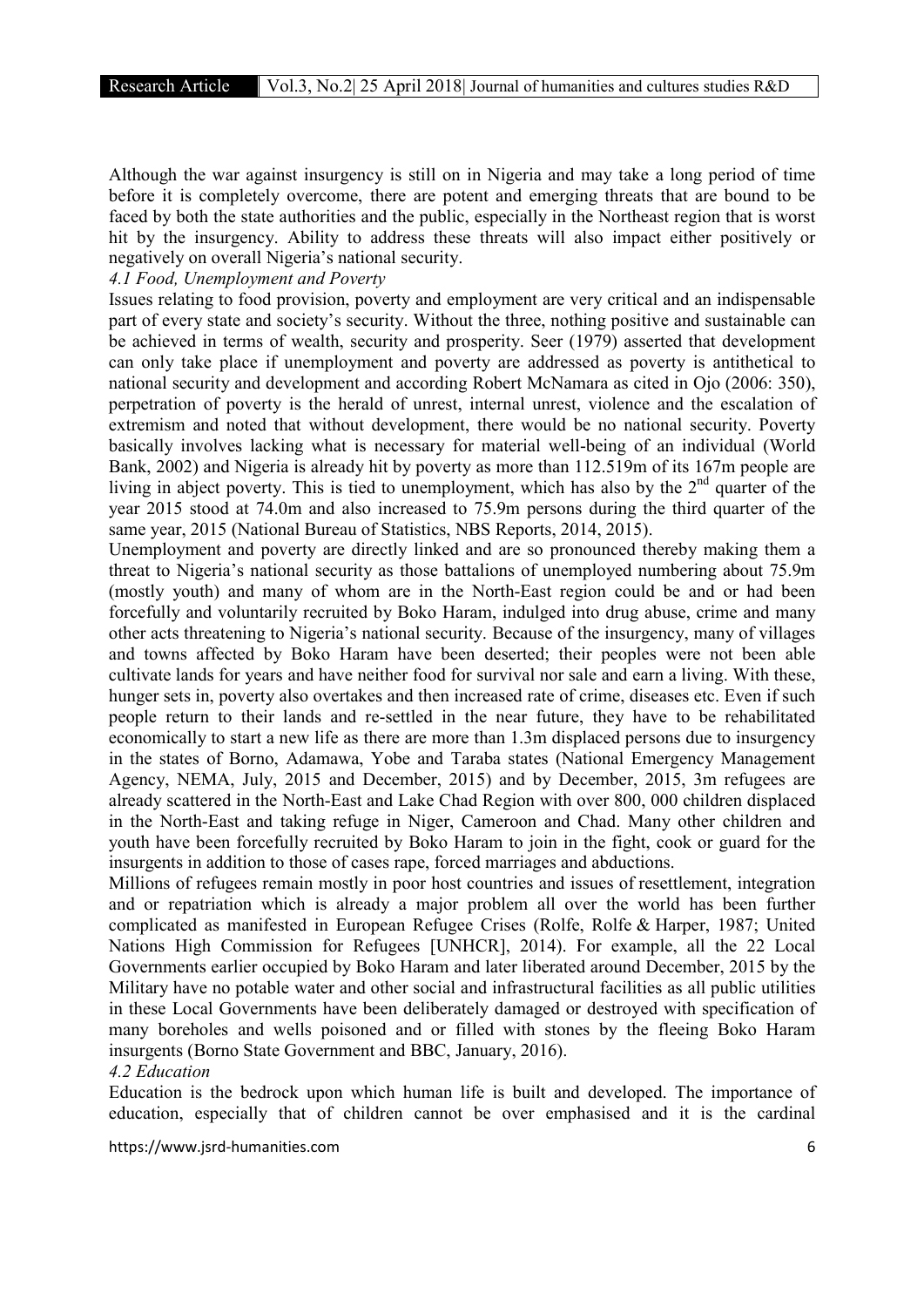determinant of the future security of states and societies as every state/society requires children to acquire and develop other skills required during adult-hood, which can mostly be done through schools with a deliberate process of making changes (White & White, 1980:62). Much of a child's social development takes place in the classroom and through interaction with peers while at middle childhood, a child puts strategic thought in establishing social standards in schools (Harris, 1995 & Mayeux & Cillessen, 2008). But for good and quality education to be attained, effective school environment has to be put in place and that is determined according to Zastraw & Ashman (2010: 196) by school climate (warm and hospitable place), emphasis on academic issues, developed and challenging curriculum, proper classroom management, discipline and ability to work as a team. Similarly, series of changes, especially negative ones are likely to threaten children feeling of security and such have implications for their emotional and social adjustments and where and when such changes involve education, the children progress is educationally affected (Davie, Butler & Goldstein, 1972). Education is critical and key to future of refugees to build their livelihoods, protect themselves from manipulation.

Moreover, man-made factors affect children's education and thus improve or worsen the child's state of education as noted by Maduewesi (1999:5). The education sector is one of those terribly hit by the insurgency as the insurgents targeted school, students and their teachers in all the affected areas and as a result, over 600 teachers have been lost (killed) to Boko Haram insurgency and related conflicts in Nigeria, which includes: Adamawa – 75, Borno – 308, Gombe  $-2$ , Plateau  $-120$ , Kaduna  $-25$ , Kano  $-63$ , Plateau  $-120$  and Yobe  $-18$ . This is in addition to the over 19, 000 other teachers directly displaced by the insurgency (Nigerian Union of Teachers [NUT], 2015 and United Nations Children Education [UNICEF], 2015). There are, in addition, 314 school students killed and over 2000 schools have also been affected along the Lake Chad region (UNICEF, April, 2015 and December, 2015). The state of education has gone so bad that in Borno state, for example, the state government in March, 2014 formally announced an indefinite closure of over 400 schools all over the state and were not reopened until December, 2015 as a result of the Boko Haram insurgency.

The future of children's education in these states, especially Northern Borno state where most schools had been indefinitely closed for over five (5) years is bleak and that signals further insecurity, socio-political and economic tension and instability for the State and the nation at large. This is for the fact that in the next 15-20 years, these children would eventually grow up as youth and adults and once their future is not programmed with positive education today, they will become undesirable elements in the society of their own time and thus a wasted generation. Other States like Adamawa also had their substantial number of schools such as Adamawa State University and Federal Polytechnic, Mubi indefinitely closed for a long period of time until July, 2015. This is further aggravated by the massive exodus of tertiary institutions' lecturers in the affected states, thereby signaling inevitable future shortage of teaching staff and other educational manpower in the affected states. All these are well over the already more than 9% of the total Northern children and youth who are engaged in the unfortunate practice of Almajiranci found only in the Northern region of Nigeria (Wada, 2012:120). This worsens the world's state of children education where at the moment about 34m children and adolescents are out of school in conflict affected countries around the world and their schools either destroyed or hit by insurgency, terrorism and other conflict related acts (United Nations Economic, Scientific Cultural Organisation, UNESCO/EFA, GMR, May, 2015 and British Broadcasting Corporation, BBC/UNO Report, 2015).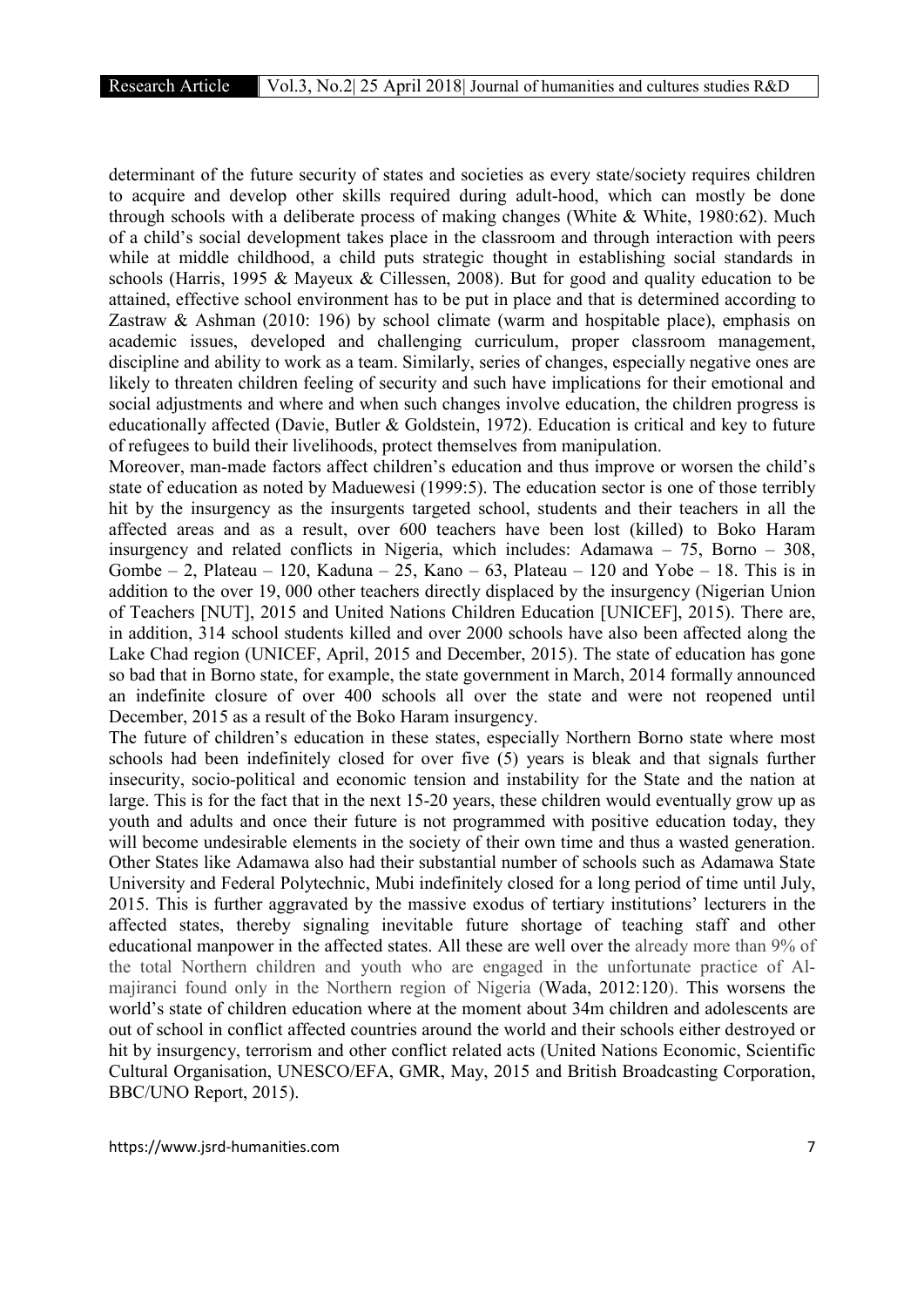There have to be an adequate number of schools, professional teachers, support and development to the teachers, adequate teaching and learning facilities, rehabilitation of the affected areas, improved and realistic curriculum, proper guidance and counseling services, direct and participatory involvement of class rooms' teachers in educational policies and guidelines formation for education to achieve its desired status. These victims, especially the children miss the basic forms of symbolic modeling by both parents and teachers such as good stories telling, good practical examples and psychological inclinations (Spiegler & Guevremont, 2010:163). Over 1 million children have been forced out of schools along the Lake Chad region as a result of Boko Haram insurgency and \$23 million is required to settle those who have been forced out of or displaced from schools along the Lake Chad region (UNICEF, December, 2015).

*4.3 Rehabilitation of individuals/Victims*

Hundreds of thousands of people have also been psychologically traumatised by horrific things they see during the insurgency period. Most of them need to be psychologically rehabilitated in order to re-integrate them back into their societies. Women and children have had their husbands, fathers and brothers slain or hacked to death in their presence and their properties and villages torched to ashes. Boko Haram has displaced millions of persons, including a substantial number of children and more than \$67m is needed to rehabilitate the displaced and psychologically traumatised persons on the North Eastern part of Nigeria, especially children whose situation is one of the worst in the world (Red Cross, May, 2015). Every child needs education, physical and emotional support so as to grow up as a responsible adult, but problems for children usually come up from lack of, poor or abusive family, physical and emotional disabilities (White  $\&$ White, 1980:98).

Without proper (in some cases, clinical) rehabilitation of the insurgency victims, many will never come back to normal life and others, especially children, are bound to wicked, heartless and brutal in the remaining parts of their lives for what they had seen and undergone under the insurgency. In addition, many of those refugees, especially children have lost both parents and societal care to which Stewart (1977: 76) has noted that *"…. the child's psychological development is profound and significantly influenced by the kind of care he or she receives"*. For that, such children are also likely to lack social intelligence as the ability to respect others perspectives, avoid hurting others unintentionally, making friends (Brophy, 1977: 359). In the same vein, Zastraw & Ashman (2010:96) have noted that 'psychological factors act together with biological and social conditions which then determine and influence individual's actions, reactions, condition and behavior.

#### *4.5 Child Soldiering*

Every child born under whatever circumstances and of parents adds hope and potentiality to the world and fellow humans. What happens to a child at critical period is likely to have more effects and impact than things that happen in normal life (Maduewesi, 1999:3). Currently, 60% of all Nigerian children face one form of abuse or the other. Such children need special emotional attachment as a bond between persons, especially parents and children (Santrock, 2003:231). Typical of African states like the Central African Republic (Central African Republic, CAR), where about 10, 000 children are forcefully involved in child soldering by over eight different militia groups, many thousands others have been taken away as captives and or child-soldiers by Boko Haram insurgents making them end up with militarised and brutalised spirits and thus only wanting to kill, rape, hurt or maim others. This is affecting children amidst a situation in which 10% of the total global population are already suffering from mental disorder and amidst insufficient work force (World Health Organisation [WHO] Report, 2015). By implication, most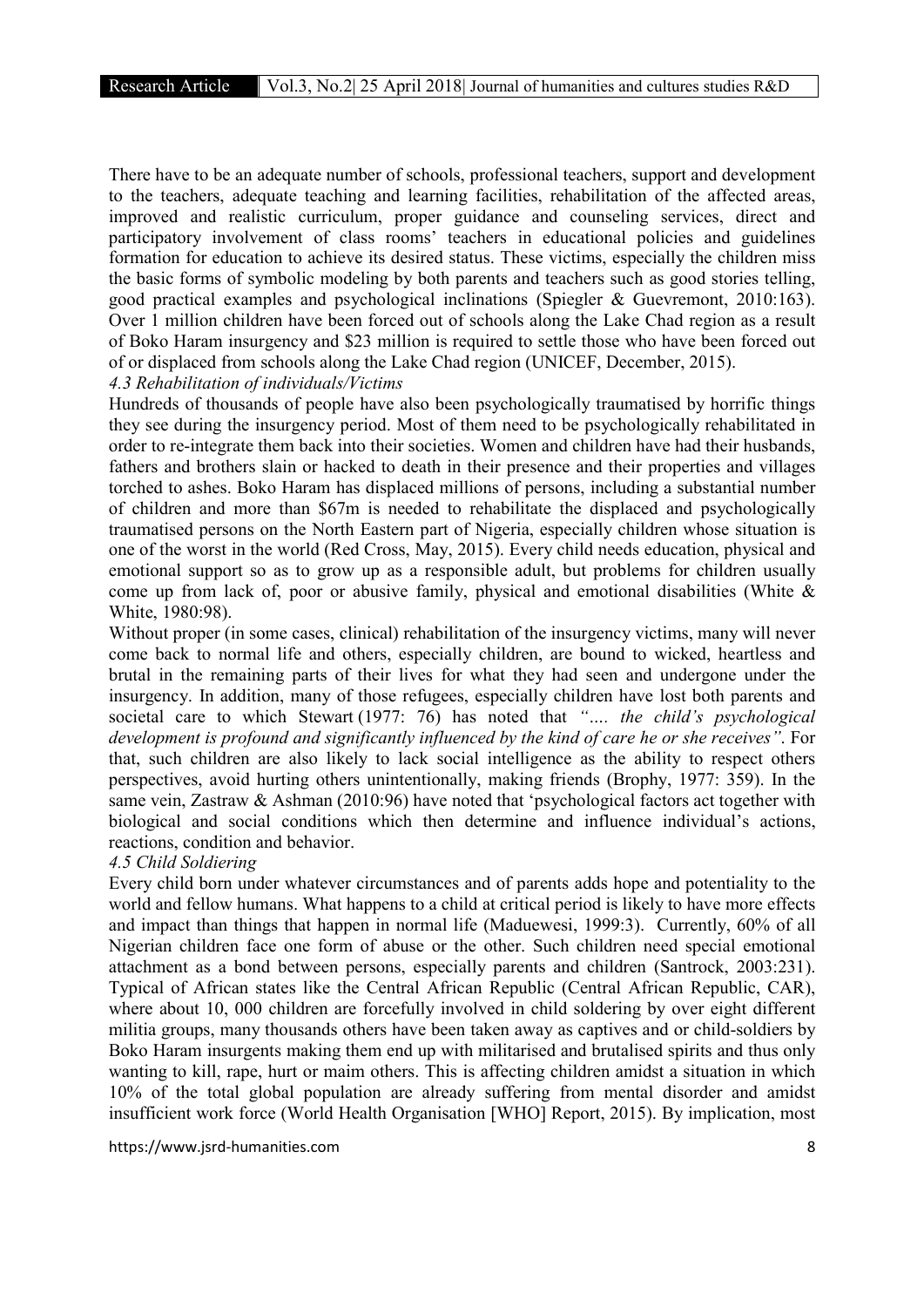children in the affected by the Boko Haram insurgency would have to be retrained, re-oriented and put under special care and attention so that they become potentials elements for the future. *4.6 Environment (Mines and other Explosives)*

Generally, the environment affected by the insurgency is no longer safe or conducive for living, especially for children as observed by Zastraw & Ashman (2010:64) that surrounding environment and events in which a child lives play a key role in his/her development and these environmental factors do influence individual differences, thinking and behaviour. The present setting of the areas with (destruction, horrific experience, unemployment, poverty, and social disintegration) is not conducive to life and has negative effects on individuals. On the other hand, the areas have been damaged and because of deployment and use of light arms and ammunitions, heavy weapons, there are possibilities that mines and other explosives may have been dropped or planted either by the military or the insurgents in an attempt to target the other or the innocent civilians. The affected areas are thus threatened by possibility of innocent civilians unknowingly coming across, trampling, children playing with such planted mines and other explosives. This, indeed, is a threat to the authorities, health of the communities living in such areas, especially where such people do not know or cannot detect or identify the explosives.

# *4.7 Externally and Internally Displaced Persons*

All over the world, more people are now displaced by conflicts than at any time since the Second World War. By December, 2014 there are about 60m forcibly displaced persons all over the world and that includes those in and from Africa (UNHCR, 2015). Of this figure, 27.5m were specifically displaced in the year 2015 alone in over 127 and 113 countries with 8.6m and 19.2m people displaced by conflicts and disasters respectively, while within the same year (2015), 66, 000 people were daily displaced respectively (International Displacement Monitoring Centre, 2016). These (2015 figures) represent the highest number of internally displaced persons ever in history. The African states with the largest number of refugees in the world include the Democratic Republic of Congo, Sudan, Eritrea, Central African Republic, Somalia and South Sudan and now Nigeria (UNHCR, 2014). This has resulted in political and humanitarian crises as in Europe (European Refugee Crisis/European Migrant Crisis) with countries divided over accepting the refugees.

Migrant populations and refugees all over the world face challenges on health and other socioeconomic services and so forced migration leads to low income and limited ability which in turn affect health, economy and other conditions and standards of life. The issue of refugees is therefore a source of concern for many states and non state actors. Along the same line, Boko Haram insurgency has at the moment turned a large number of persons to become internally displaced in the North – East region, some of them now living in refugee camps, others with relatives and some others wandering the streets and begging, especially in neighbouring and other states like Bauchi, Plateau, Taraba, Kaduna, Kano, Jigawa, Abuja, Lagos, etc. The displacement has since 2014 reached an *unpredecdented level* (Amnesty International, 2014:22- 23)This is in addition to others taking refuge in also affected and neighbouring countries of Niger, Cameroon and Chad Republics. The major threats here are that those internally displaced in refugee camps may suffer an outbreak of infectious diseases, social indiscipline, shortage of food and other basic needs of life, unavailability of or poor education. This makes them vulnerable to unhealthy conditions, further insecurity and attendant effects.

For those taking refuge in neighbouring states and countries, their loyalty to Nigerian state may be lost if something tangible and urgent is not done or the respective authorities in those states may decide to return them any moment which further exposes them additional insecurity,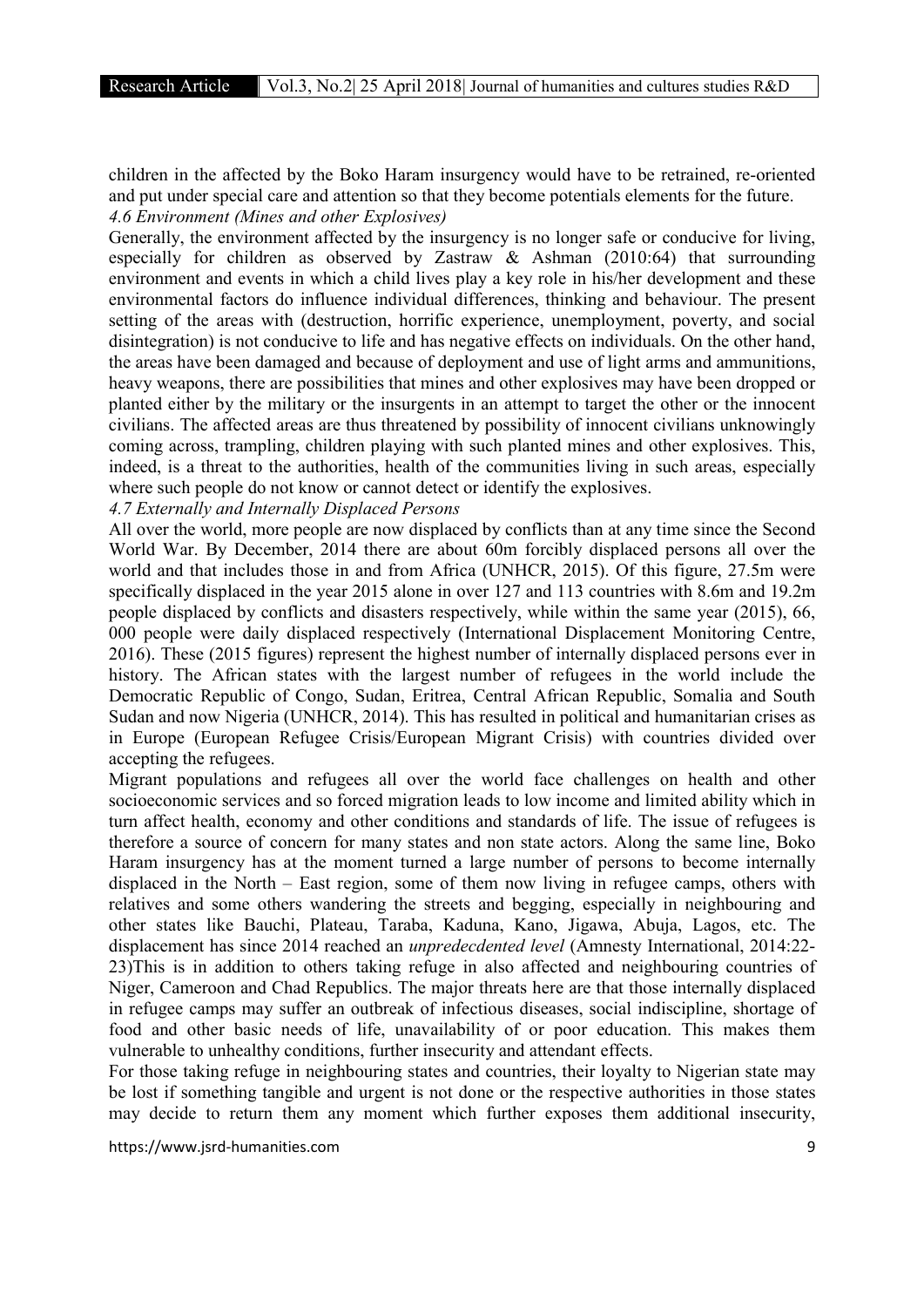despair, etc.. Hundreds of thousands of persons have already been displaced both internally and externally among these 4 countries as a result of the insurgency and there are hundreds of thousands forced out of or displaced along the Lake Chad region (UNICEF, December, 2015). Meanwhile, only 19% of the internally displaced persons have access to relief materials and services; and 23% (mostly widows) are left struggling for survival with families dependent members; 16% have sent their children begging because of abject poverty, while more than 330, 000 of the internally displaced persons were facing epidemics from the commencement of the 2016 rainy season onward, due to inaccessibility to portable water, health care and sanitation (OXFAM, 2016). Those displaced persons if not properly settled, rehabilitated and integrated can also become a threat to the Nigerian state and societies as they have already been brutalised and many of their spirits militarized by the insurgency, besides the fact that homelessness is one of the major facets of deep social exclusion (Dwyer, Bowpitt, Sundin and Weinstein, 2015) and also such internally displaced may have lost familism, i.e. cultural values which emphasise interdependent family relations, warm, closeness, support and ties (Campos, Perez & Guardino, 2015). Similarly, there are, already, cases of unwanted pregnancies, rapes and other vices are established in the camps as the vulnerability of women is abused by bad elements. *4.8 Orphans and Widows*

# Boko Haram insurgency has resulted in large number orphaned children and widows. 60% of all the persons in the internally displaced camps established as a result of Boko Haram insurgency are women and children. Likewise, 60% of all the children in these camps are orphans and such children face socio-psychological, medical, economic and environmental challenges as a result. Zastraw & Ashman (2010:204) have noted that neglected children suffer from or are victims of physical and mental health care (unattended), educationally neglected, without proper and normal life supervision, face housing hazards, lack proper household and basic personal and sanitation, face social and attachment difficulties, lack basic nutrition, encounter cognitive and academic deficits and also have emotional and behavioural problems. One other potential threat of the post Boko Haram era is the presence of neglected children all over the affected areas and by extension, other places. This is because there are a large number of orphans all over, those others are abused in one form or the other and in widespread poverty and children and women are worst in affected areas. As a result of the insurgency, there are more than 5, 000 orphans in the North-Eastern region alone (National Emergency Management Agency, NEMA, December, 2015). These children/orphans are, if not urgently attended to will to grow up uneducated, unprepared for life challenges, unemployed, and criminals as well as counterproductive to the

# Nigerian state and society (see also Badiora, 2017).

# *4.9 Militarised Youth and Proliferation of Arms and Weapons*

One of the imminent challenges is the issue of militarised individuals, especially the youth, including the popular Civilian JTF who are helping tremendously in the fight against insurgency. Many of those elements have lost their dear ones, businesses and have nowhere to start. In the process of counter-insurgency many found themselves either providing intelligence information or side by side with the Nigerian Military and gradually acquiring military training and spirit. These elements may in the post Boko Haram era become undesirable elements unless they are integrated in the Military, Police or other services. Similarly, disarming those elements also poses another challenge. Numbers of arms within the civilian circle have proliferated and disarming will be a long term, intelligent and cautious programme to be carried out by government. This proliferation may also increase the rate of crime in the post Boko Haram era as there still are abandoned weapons (rifles, live ammunitions, explosives) in the midst of the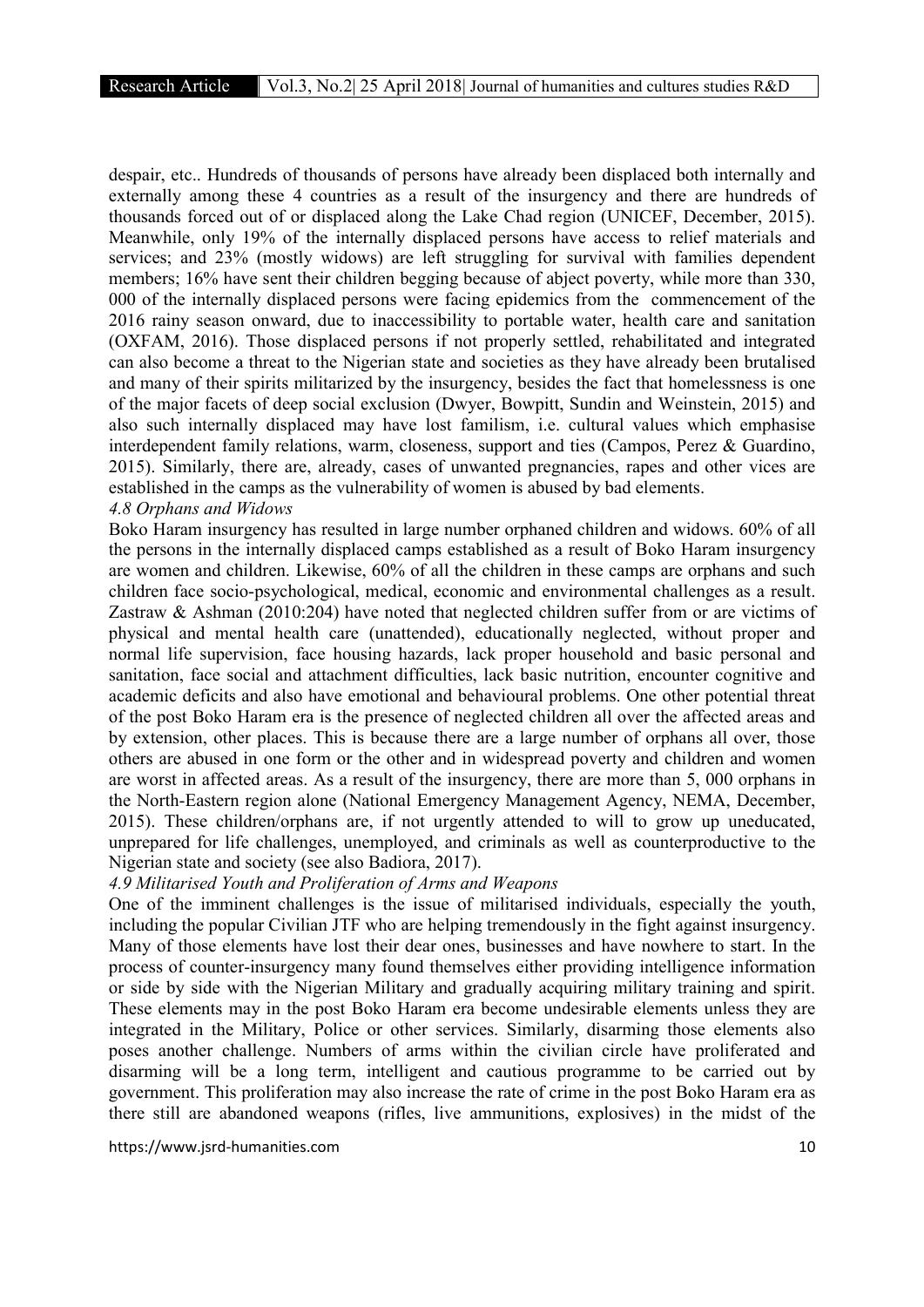civilian population. This is in addition to individuals who have not only been involved in crime and or subjected to human rights violations,m which are inherent in every insurgency as maintained by Badiora, (2017). Such individuals may extend such to the society and also become frustrated and use every means available to transfer anger, aggression and frustration whenever opportunity warrants.

# *4.10 Breakdown of Socio-Societal Order and Values*

Because of the looming and imminent problems above, there are bound to be more cases of rape, sexual assault, unwanted, terminated and or aborted pregnancies, within the affected and neighbouring areas and states, especially in and among the internally displaced camps and persons which may further break down the trodden socio-societal values and norms. This may further trickle down on security challenges in view of the direct relationship between social values, order and security.

#### 5. Summary and Conclusion

Based on the above study, it is the conclusion of this paper that the Boko Haram insurgency in the North-Eastern Nigeria, parts of Chad, Cameroon and Niger Republics has crippled economic, social, religious and many other activities as well as security. Many families have become homeless, family ties/bonds broken, many others have become traumatised widows and orphans, men and millionaires have been reduced to refugees and beggars, businesses have collapsed, employment degenerated, towns and villages shattered, tens of thousands of lives lost in addition to those permanently incapacitated and traumatised, neglected and or abandoned children. Similarly, babies born and grown to mothers in such emotional turmoil are more prone to complications and more likely to grow as adults with psychiatric disorders. There are also bound to be problems of unwanted, terminated/aborted pregnancies, rape and related matters. All these are threats that have bearing on Nigeria's national security in the post Boko Haram era. Nigeria's national security is further threatened by the trickle down negative effects of Boko Haram insurgency such as collapse of social services, education, unemployment, the incessant number of widows and orphans, increased rate of poverty, shortage of accommodation, collapse of social bonds and discipline. Unless authorities, non – governmental organizations, religious bodies and parents come together, these threats will sooner or later further consume the peoples in the area.

There are short, medium and long term policies and measures that could be taken by all the stakeholders. But great works have to be done in the areas of rehabilitation of traumatised and displaced victims, educational institutions have to be immediately rehabilitated, special funds and intervention would have to be provided by the state and Non Governmental and Civil Societies Organisations to speed up any and every move towards the addressing the damages done by the insurgency. Special consideration would have to be given to the youth, women and children who are worst hit by the insurgency (education, breakdown of family ties and social bonds, unemployment, insurgent recruits, poverty and social dislocations). Failure to realise and curtail these threats would mean facing an equally or more dangerous and damaging scenario by the Nigerian state and authorities than the insurgency period itself. Those threats, if not addressed now, may be more difficult, require more time and expensive to address. Indeed victims of Boko Haram insurgency need special support and re-assurances of life, hope, restoration and normalcy from both state authorities and the general public. The earlier these threats are tackled, the better for Nigeria's national security and prosperity.

#### 6. Recommendations

1. Special welfare schemes should be immediately commenced in the affected areas to cover up socioeconomic gaps created and supplement food provision, income stabilization,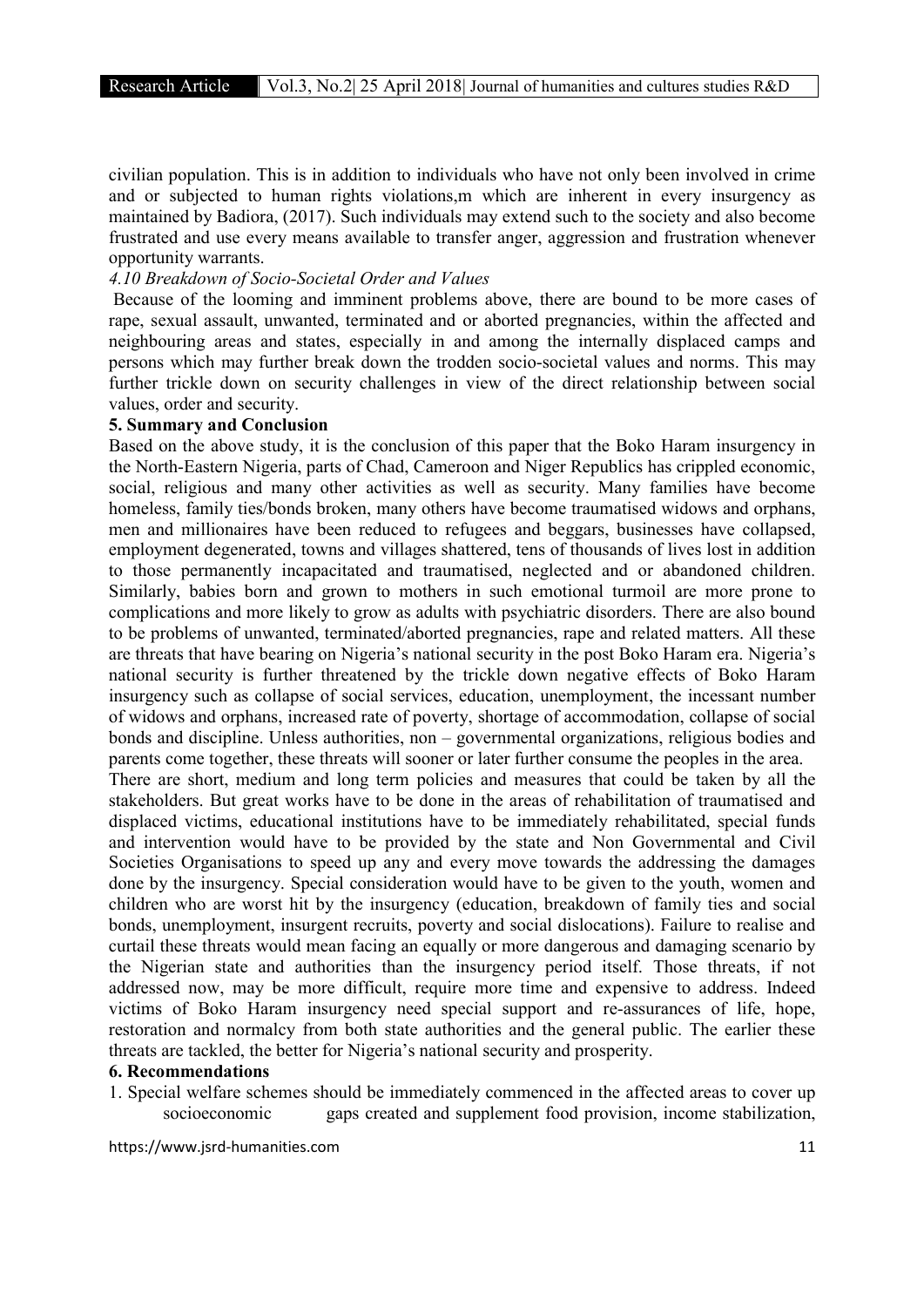especially with special incomes supplementation, provision of free or subsidised food and other essential commodities for some time pending restoration of normalcy in the affected areas.

2. There should be entrepreneurial drives and programmes on the ground, especially for the youth as part of rehabilitation, integration and employment generation drives.

4. Special economic intervention programmes, bail out and funding should be provided to the states and areas hit by the insurgency.

5. Federal and affected States governments should immediately commence reconstruction of all destroyed schools

and provide necessary teaching and learning equipments and facilities. Where it may not be possible to

commence such rehabilitation/reconstructon, makeshift and or mobile schools should be provided.

6. Special rehabilitation and trauma centres should be established, especially for women and children who have had horrible experiences during the insurgency period. Trauma exposed individuals should be given special psychological debriefing treatment to prevent and contain possible post traumatic stress and disorder (PSTD).

7. Special prosecutions should be set up in line with constitutional provisions to ensure dispensation of justice to all those found to have been involved, financed, politically supported or abetted the insurgency.

8. All religious activities including preaching and evangelism should be internally regulated by the respective religions and externally by all relevant authorities.

9. All illegal entry points into Nigeria should be sealed and the legal points of entry be manned with adequate and responsible security agencies to ensure control on immigration and influx of weapons, especially along the Niger, Cameroon and Chad borders as well as the sea ports.

10. Families of all military personnel who died in the fight against Boko Haram should have their benefits promptly paid and special attention be given to them in order to boost the morale and confidence of serving officers and men in the Nigerian military.

11. There should be an intensive and extensive clean up exercise of the affected areas with possibly planted, mines, concealed bunch of bombs, etc.

12. There should be awareness/enlightenment programmes and campaign all over the affected areas to educate the people on the possibility of coming across unidentified/

Unknown parcels, packs and other planted objects. This is to avoid people trampling, picking up of or children playing with such explosives.

13. Porous border controls should be intensified with intelligence gathering technologies in order to halt weapons and track illegal border movements and obscured border crossings through collaborative efforts of regional border security personnel.

14. There should be prevention and special care by the authorities concerned and the general public those those through the series of the series of the series of the series of the series of the series of the series of the series of the series of the series of the series of the series of the series of the series of

affected by the insurgency, which forced them into the migration, unemployment, povert y and social degr- adation of life and urgently require sufficient housing, employment,

income and children and parents keeping.

15. All the able bodied who helped the military in the fight against the insurgents such as the Civilian JTF should be integrated into the Nigerian Armed Forces in order to contain their militarised spirits, intelligence and training.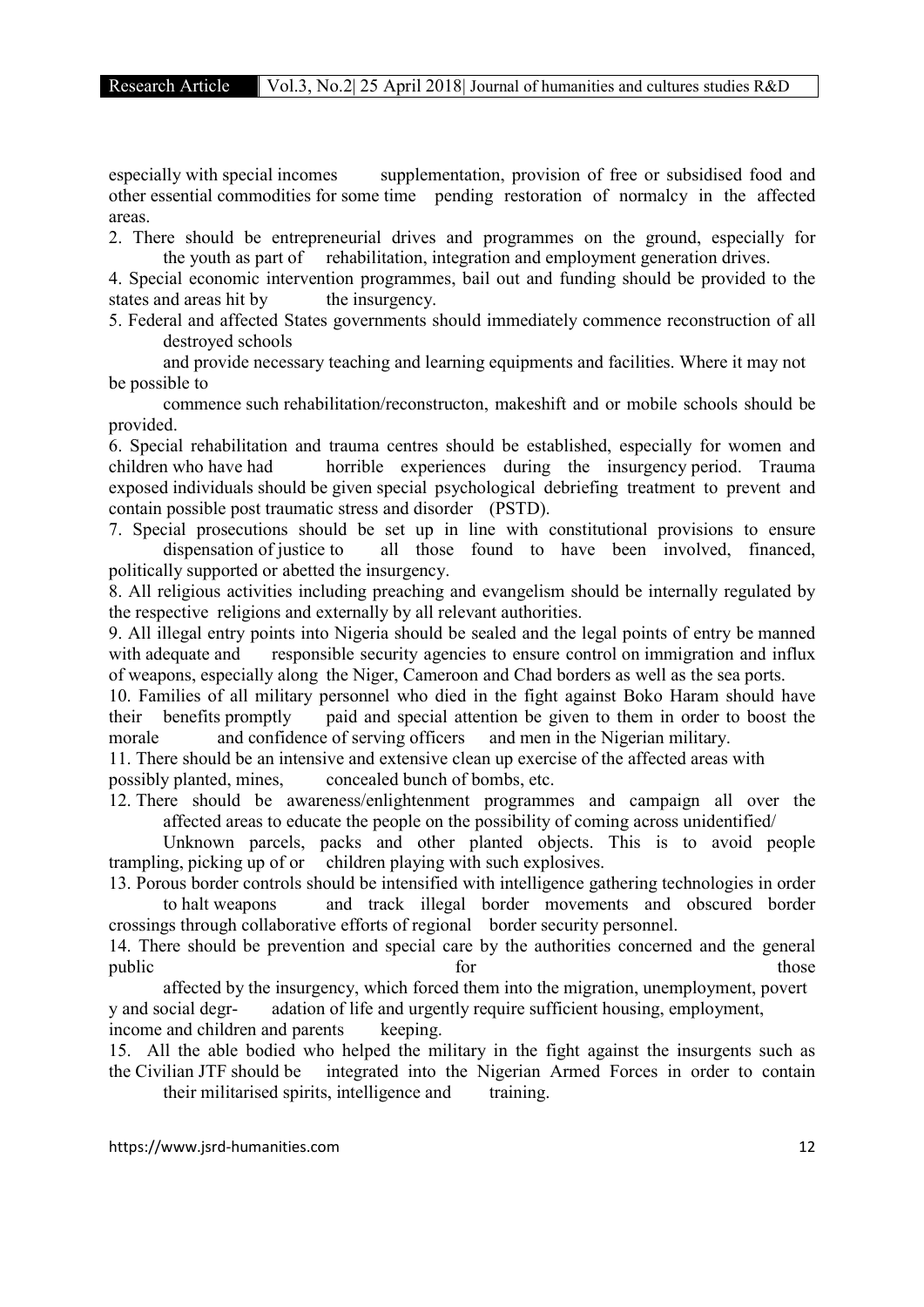#### References

Amnesty International (2014). *Nigeria: More than 1, 500 people killed in in armed conflict in north-eastern Nigeria early in 2014.* London: Amnesty International Publications

Ate, B. E. & Akinterinwa, B. A. (1992). *Nigeria and its immediate neighbours: Constraints and prospects of sub- regional security in the 1990s.* Lagos: NIIA and Pumark Nigeria Ltd.

Badiora, A. E. (2017). Civil unrest, insurgencies and the challenges of communities displacement in Sub-Saharan Africa: A silhaoutte of selected states in Nigeria. *International Journal of Criminal Justice Sciences, 12* (2), 302-318 DOI: 10.5281/zenodo.1034678

Bamidele, O., Olaniyan, A. O., & Ayodele, B. (2016). In the cesspool of corruption: The challenges of national development and the dilemma of anti-graft agencies in Nigeria. *Journal of Developing Societies*, *32*(2), 103-129.

Borno State Government/British Broadcasting Corporation (BBC) Report, January, 2016.

British Broadcasting Corporation (BBC)/United Nations' Organisation (UNO) Report, November, 2015.

Brophy, J. E. (1977). *Child development and socialisation.* Chicago: Science Research Associate s, Inc.

Buzan, B. (1990). *The case for a comprehensive definition of security and the institutional conse quences of accepti- ng it.* Working Papers for the Centre for Peace and Conflict Resolution: Copenhagen.

Campos, B, Perez, O. F. R., & Guardino, C (2016). *Familism: A cultural value with implications for romantic quality in U.S. Latinos.* Social and Personal Relationships, Vol. 33 (1). ISSN 0265-4075.

Da'awah Institute of Nigeria (2017). *Is boko haram*? Responses to 35 commonly raised religious arguments against conventional "western education". Minna-Nigeria.Da'awah Institute of Nigeria.

Davie, R., Butler, N., & Goldstein, H. (1972). *Studies in child development: From birth to seven.* London: Longman Group Limited.

Dumbili, E. W., & Sofadekan, A. (2016). "I collected money, not a bribe": strategic ambiguity and the dynamics of corruption in contemporary Nigeria. *Social Sciences*, *5*(3), 36.

Dwyer, P., Bowpitt, G., Sundin, E., and Weinstein, M (2015). *Rights, responsibilities and refusals: Homelessness policy and the exclusion of single homeless people with complex needs. Critical Social Policy, 35(1*).

Ekoku, A. E. & Vogt, M. A. (Eds.). (1990). *Nigerian defence policy: Issues and problems.* Lagos: Malthouse Press Limited.

Food and Agricultural Organisation (2006). *Socio political and economic environment for food s ecurity,* FAO-UN World Food Summit, Vol. I. MGraw Hill & Pumark Educ. Publishers.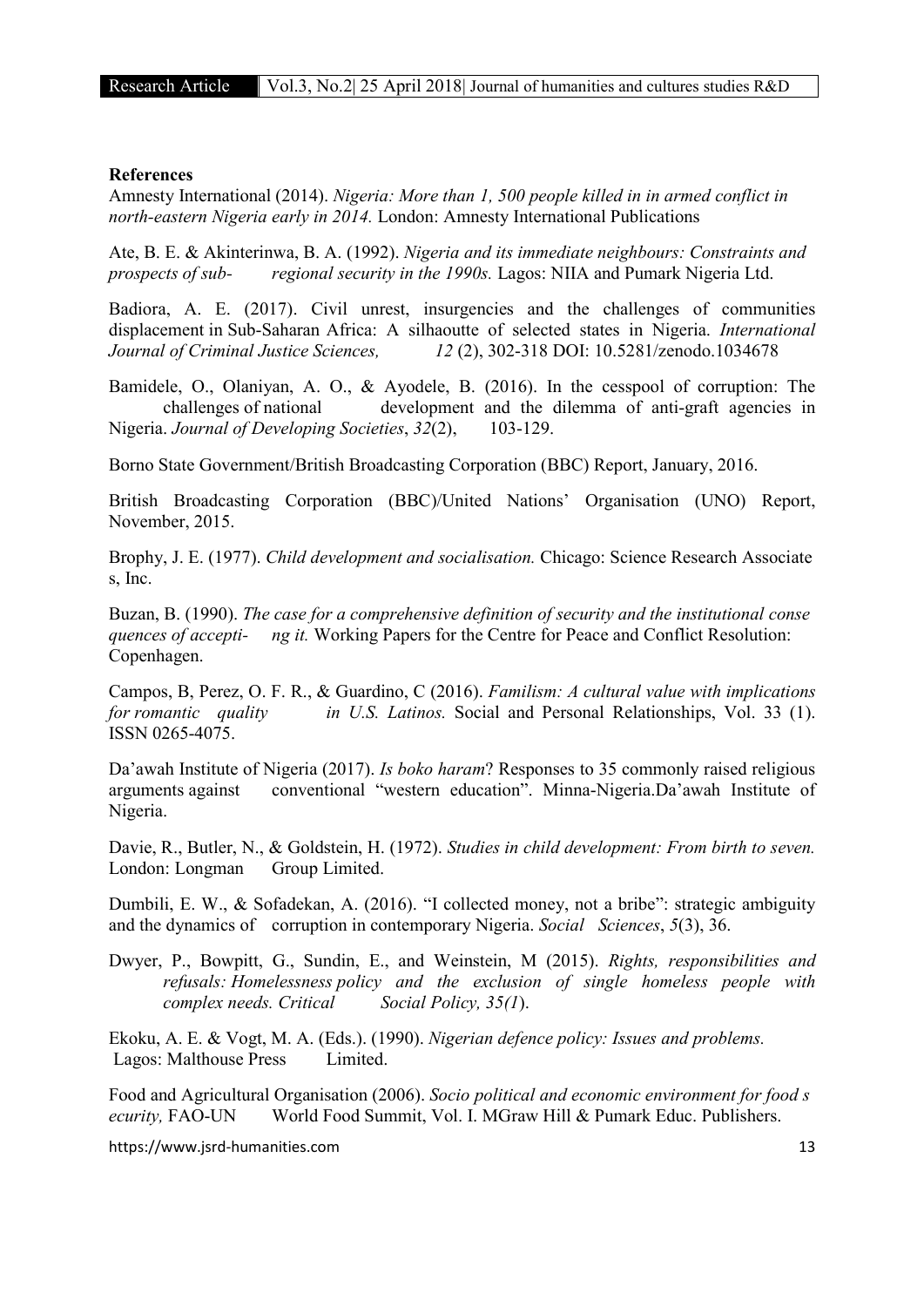Green, G. (1981). *Introduction to security.* Woburn: Butterworth Publishers, Inc.

Hope Sr, K. R. (2017). Corruption in Nigeria. In *corruption and governance in Africa* (pp. 125- 162). Springer International Publishing.

https://www.today.ng/news/national/128210/330000-idps-face-epidemic-north-east-oxfam. Accessed May, 27, 2016

Internal Displacement Monitoring Centre (IDMC) Report. (May, 2016). *Global Report on Internal Displacement (GRID)*. Geneva. www.internal-displacement.org/. Accessed May 20, 2016.

Kusa, O. D. (2010). *The African refugee phenomenon.* Lagos: Malthouse Press Limited.

Lawrence, E. O. 2016). The missing links: Towards the effective management and control of corruption in Nigeria, Africa and the global South. *International Journal of Criminology and Sociology*, *5*, 25-40.

Maduewesi, E. J. (1999). *Early childhood education: Theory and practice.* Lagos: Macmillan (Nigeria) Publishers Limited.

Mayeux, L. & Cillessen, A. H. N. (2008). *It's not being popular, it's knowing it too: The role of self-perceptions of status in the associations between Peer Status and aggression.* Social Develop- ment, 17, 871-888.

National Bureau of Statistics (NBS) Report, August, 2015. Abuja-Nigeria.

National Bureau of Statistics (NBS) Report, February, 2014. Abuja-Nigeria.

National Bureau of Statistics (NBS) Report, November, 2015. Abuja-Nigeria.

National Emergency Management Agency (NEMA) Report, December, 2015. Abuja-Nigeria.

National Emergency Management Agency (NEMA) Report, July, 2015. Abuja-Nigeria.

National Union of Teachers (NUT), World Teachers Day Celebration Address 2015: Ado-Ekiti, October 5, 2015.

Ogunbamenu, K. A. and Rotimi, W. R. (2006). *Man and his environment.* Ibadan: Spectrum Books Limited.

Ojo, E. O. (Ed.). (2006). *Challenges of sustainable democracy in Nigeria.* Ibadan: John Archer Publishers Limited.

Olasupo, M. A. (2010). *The imperative and challenges of agenda setting in Nigeria: Road Map to Vision 20:2020.* Abuja: Marvellous Mike Press Limited.

Oswald, U.S. 2000. Sustainable development with peace building and human security. *International Security, Peace and Development*. 2:1-80

Paleri, P. (2008). *National security: imperatives and challenges*. New Delhi: Tata Mc

Reid, T. S. (1997). *Crime and criminology.* McGraw Hill Higher Education Group, Inc*.* USA.